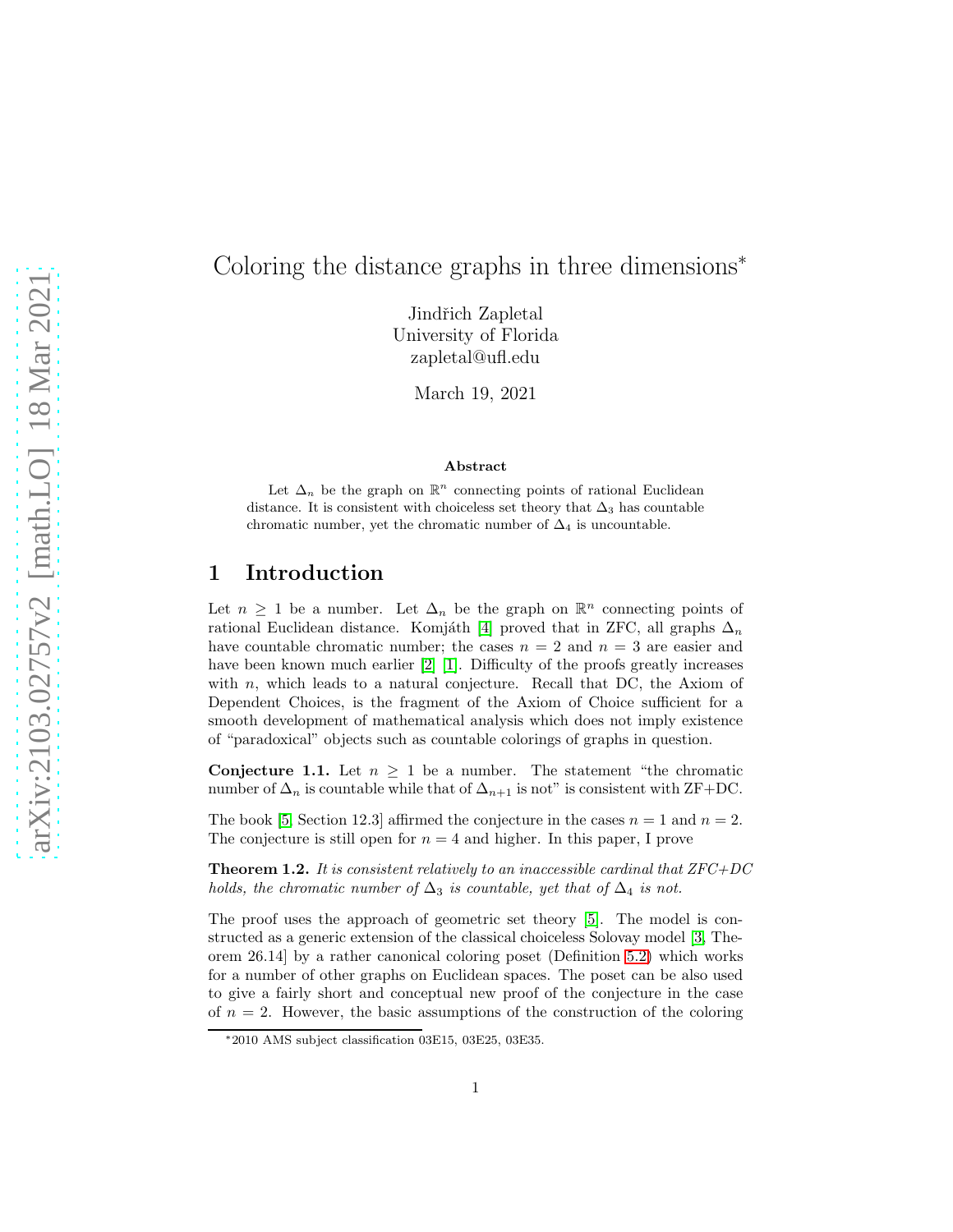poset break down in the case of  $n \geq 4$ , leaving plenty of work for the future. There are many other geometrically natural graphs or hypergraphs which can be defined in Euclidean spaces of various dimensions, and conjectures parallel to [1.1](#page-0-0) can be formulated. Many interesting cases will be handled in forthcoming work. The method uses an inaccessible cardinal to support the general framework. Removing the inaccessible cardinal in the spirit of [?] requires plenty of improvisation, but in the given case is probably possible.

The argument follows the standard architecture of proofs in geometric set theory [\[5\]](#page-13-3), which may be long, yet every step brings conceptually significant information to the reader. First, a generalization of mutual genericity is introduced, which is preserved by further mutually generic extension–Section [2.](#page-1-0) Then, some forcing extensions which satisfy this generalization are exhibited– Section [3.](#page-3-0) The conjunction of those two items leads to a strengthening of the notion of balance in Suslin posets and preservation theorems for extensions of the choiceless Solovay model by Suslin posets satisfying it–Section [4.](#page-6-0) Finally, one has to construct interesting Suslin posets which possess balanced virtual conditions of this type. This is the key part of the argument, always leading to some natural amalgamation questions reminiscent of model theory–Section [5.](#page-7-0) The confluence of these four rivers provides enough flotation to lift the ship of the final brief argument at the beginning of Section [5.](#page-7-0)

The notation of the paper uses the set theoretic standard of [\[3\]](#page-13-4), and in matters of geometric set theory, [\[5\]](#page-13-3). All theorems and definitions take place in ZFC set theory.

# <span id="page-1-0"></span>2 A generalization of mutual genericity

In this section, I introduce a combinatorially motivated variation of mutual genericity. Recall that if  $m, n \geq 1$  are numbers then  $K_{m,n}$  is the complete bipartite graph in which the sizes of the bipartition are  $m$  and  $n$  respectively.

<span id="page-1-1"></span>**Definition 2.1.** Let  $n, m \geq 1$  be numbers. Let  $V[G_0], V[G_1]$  be generic extensions inside some ambient forcing extension of the ground model  $V$ . Say that  $V[G_0], V[G_1]$  are  $K_{m,n}$ -transcendental if  $V[G_0] \cap V[G_1] = V$  and whenever  $\Gamma$  is a closed graph on a Polish space X in V and  $x_0 \in X \cap V[G_0] \setminus V$ and  $x_1 \in X \cap V[G_1] \setminus V$  are Γ-connected points, then Γ contains an injective homomorphic image of  $K_{m,n}$ .

I will need to show that this notion of transcendence behaves well with respect to mutuall generic extensions. This is encapsulated in the following easy but critical proposition.

<span id="page-1-2"></span>**Proposition 2.2.** Let  $m, n \geq 1$  be numbers. Let  $V[G_0], V[G_1]$  be  $K_{m,n}$ . *transcendental pair of generic extensions. Let*  $P_0 \in V[G_0]$  *and*  $P_1 \in V[G_1]$ *be posets and*  $H_0 \subset P_0$  *and*  $H_1 \subset P_1$  *be filters mutually generic over the model*  $V[G_0,G_1]$ . Then  $V[G_0][H_0],V[G_1][H_1]$  *is a*  $K_{m,n}$ -transcendental pair of exten*sions.*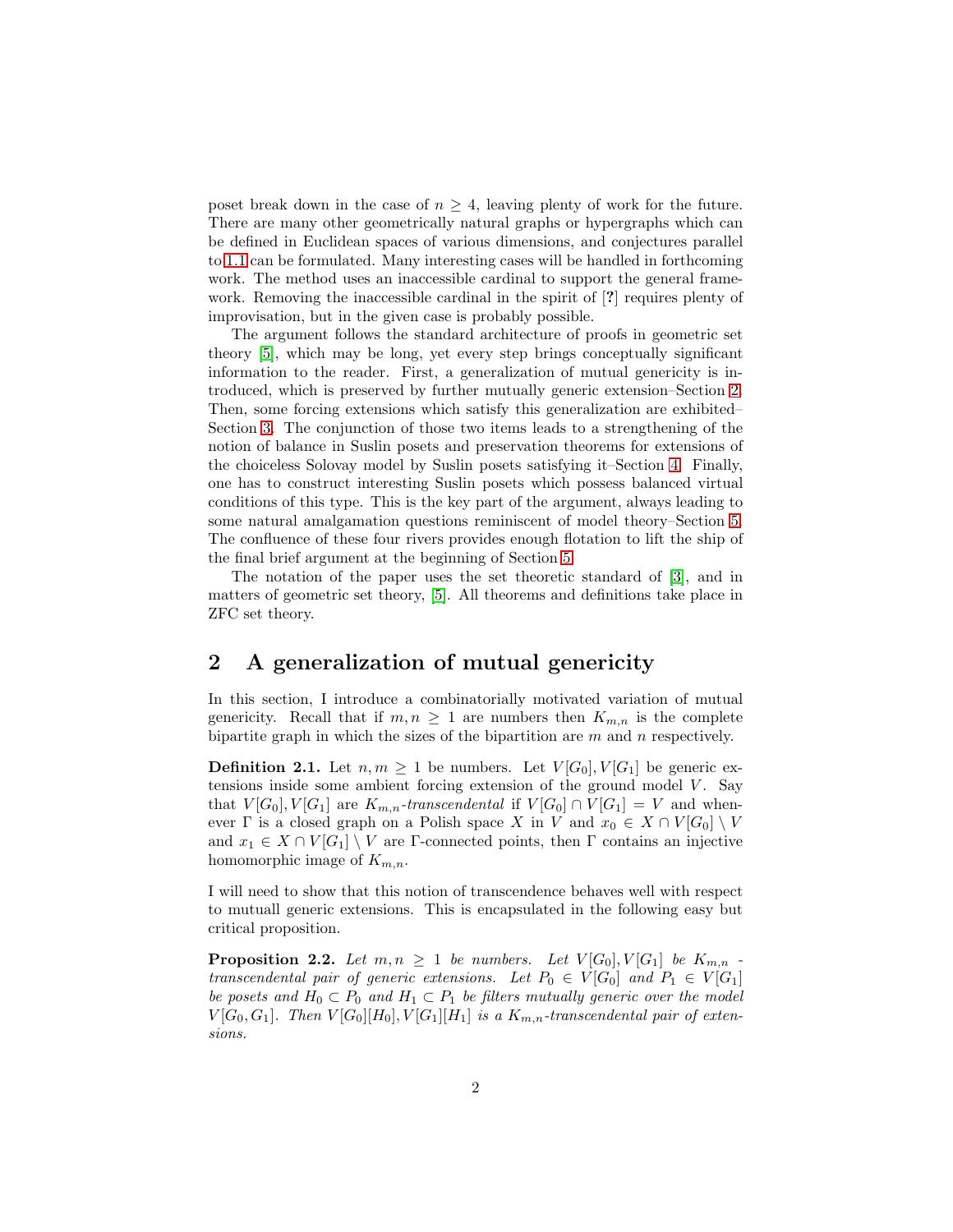*Proof.* The fact that  $V[G_0][H_0] \cap V[G_1][H_1] = V$  uses mutual genericity in a straighforward way, and it is left to the reader. The verification of  $K_{m,n}$ transcendence is slightly more difficult. Let Γ be a closed graph on a Polish space  $X$  in the ground model which does not contain an injective homomorphic image of  $K_{m,n}$ . Move to the model  $V[G_0,G_1]$ . Suppose towards a contradiction that  $p_0 \in P_0$  and  $p_1 \in P_1$  are conditions and  $\tau_0$ ,  $\tau_1$  are  $P_0$ - and  $P_1$ -names in  $V[G_0]$  and  $V[G_1]$  respectively for elements of X which do not belong to V, and  $\langle p_0, p_1 \rangle$  forces in  $P_0 \times P_1$  that  $\tau_0 \Gamma \tau_1$  holds. The contradiction is derived in two separate cases.

**Case 1.**  $p_0 \Vdash \tau_0 \notin V[G_0]$  and  $p_1 \Vdash \tau_1 \notin V[G_1]$ . Strengthening the conditions if necessary, it is possible to find disjoint basic open sets  $O_0, O_1 \subset X$  such that  $p_0 \in O_0$  and  $p_1 \in O_1$ . Working in the respective models  $V[G_0]$  and  $V[G_1]$ find countable elementary submodels  $M_0$  and  $M_1$  of large structures, containing  $p_0, \tau_0$  and  $p_1, \tau_1$  respectively, and filters  $h_{0i} \subset P_0$  for  $i \in m$  and  $h_{0j} \subset P_1$  for  $j \in n$  which are mutually generic over the models  $M_0$  and  $M_1$  respectively and contain the conditions  $p_0$  and  $p_1$ . By the case assumption and mutual genericity of these filters, the points  $x_{0i} = \tau/h_{0i}$  and  $x_{1j} = \tau_1/h_{1j}$  re pairwise distinct. For every pair of indices  $i \in m$  and  $j \in m$  it is the case that  $x_{0i} \Gamma x_{1j}$  holds. To see this, note that the graph  $\Gamma$  is closed, and if this failed there would have to be basic open sets  $O'_0, O'_1 \subset X$  and conditions  $p'_0 \leq p_0$  and  $p'_1 \leq p_1$  in the filters  $h_{0i}$  and  $h_{1i}$  such that  $O'_0 \times O'_1 \times \Gamma = 0$  and  $p'_{0i} \Vdash \tau_0 \in O'_0$  and  $p'_{1j} \Vdash \tau_{1j} \in O'_1$ . This would contradict the initial assumptions on the names  $\tau_0, \tau_1$ .

Now, it is clear that the points  $x_{0i}$  for  $i \in m$  and  $x_{1i}$  for  $j \in n$  form an injective homomorphic image of  $K_{m,n}$  in Γ, contradicting the initial assumptions on Γ.

Case 2. Case 1 fails. Strengthening the conditions if necessary and by symmetry we may assume that there is a point  $x_0 \in X \cap V[G_0]$  such that  $p_0 \Vdash \tau_0 = \check{x}_0$ and that there is a basic open set  $O_1 \subset X$  which does not contain  $x_0$  such that  $p_1 \Vdash \tau_1 \in O_1$ . By the initial assumptions,  $x_0 \in V[G_0] \setminus V$  must hold. It follows that  $p_1 \Vdash \tau_1 \notin V[G_1]$  because no point in  $V[G_1] \setminus V$  is  $\Gamma$ -connected with  $x_0$  and  $\tau_1$  is forced not to belong to V. Work in the model  $V[G_1]$ .

Let  $M$  be a countable elementary submodel of some large structure containing  $p_1, \tau_1$  and let  $h_{1j} \subset P_1$  for  $j \in n$  be mutually generic filters over the model M containing the condition  $p_1$ . Let  $x_{1j} = \tau_1/h_{1j} \in X$ . As in the previous case, the points  $x_{1j}$  are all pairwise distinct and Γ-connected to  $x_0$ .

By the transcendence assumption on the models  $V[G_0]$  and  $V[G_1]$ , it must be the case that the points  $x_{0j}$  for  $j \in n$  all belong to V. Now, working in V, the closed set  $C = \{x \in X : \forall j \in n \text{ or } \Gamma x_{0j}\} \subset X$  must be uncountable, since in some generic extension (namely  $V[G_0]$ ) it contains a point (namely  $x_0$ ) which is not in V. This means that Γ contains an injective homomorphic copy of  $K_{m,n}$ , contradicting the initial assumptions of Γ again. 口

**Corollary 2.3.** Let  $m, n \geq 1$  be numbers. Mutually generic extensions are Km,n*-transcendental.*

*Proof.* Just use the proposition with the initial pair  $\langle V, V \rangle$  of models which is  $K_{m,n}$ -transcendental for trivial reasons.  $\Box$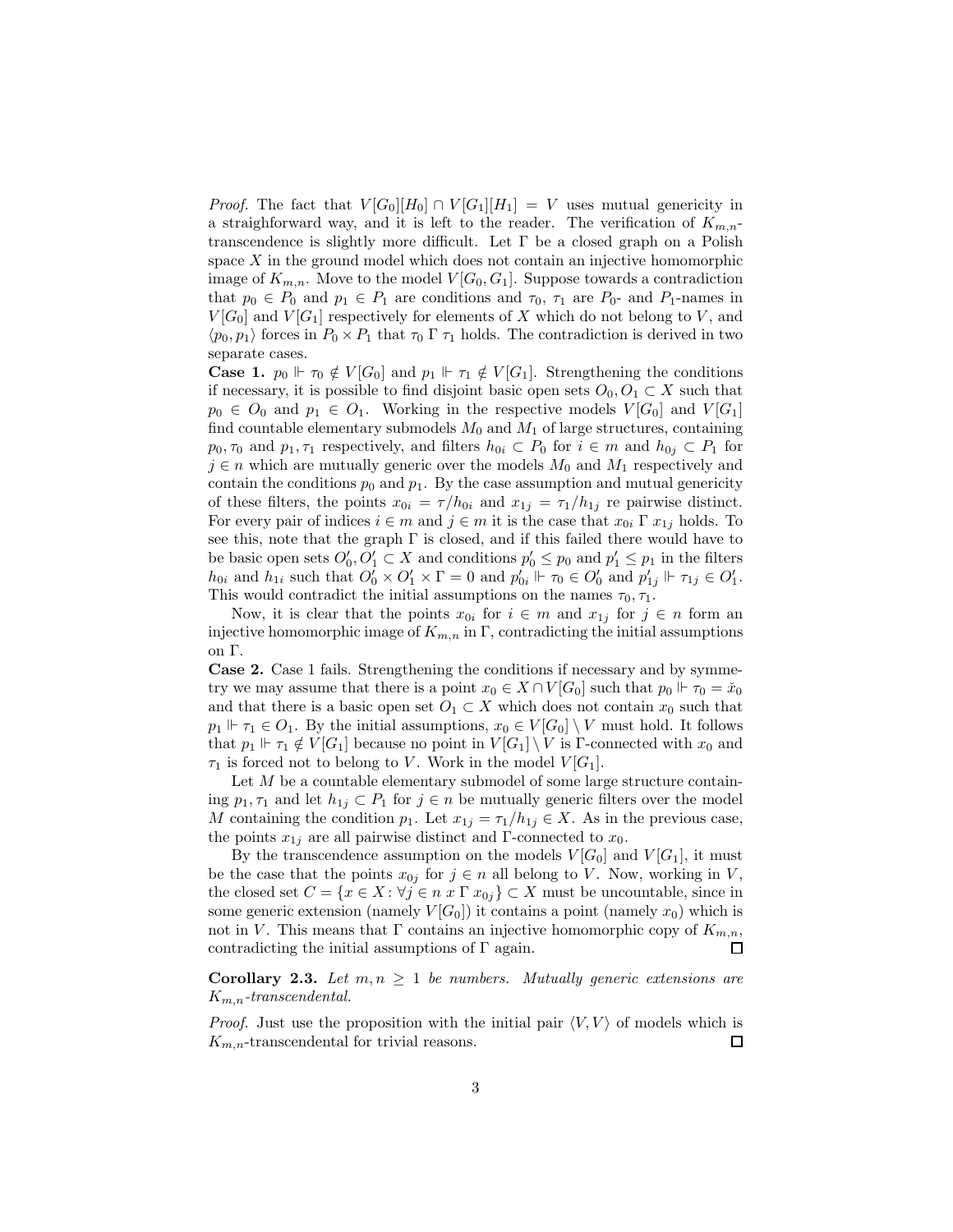The conclusion of the corollary is in fact very weak. The following easy proposition gives a much stronger conclusion which is needed later in the paper.

<span id="page-3-1"></span>Proposition 2.4. *Let* Γ *be a closed graph on a Polish space* X*. The following are equivalent:*

- *1. there are perfect sets*  $C_0, C_1 \subset X$  *such that*  $C_0 \times C_1 \subset \Gamma$ ;
- *2. there are mutually generic extensions*  $V[G_0]$ ,  $V[G_1]$  *and*  $\Gamma$ *-connected points*  $x_0 \in X \cap V[G_0] \setminus V$  and  $x_1 \in X \cap V[G_1] \setminus V$ *.*

*Proof.* For  $(1) \rightarrow (2)$ , just let  $P_0, P_1$  be Cohen forcings for  $C_0, C_1$ -the posets of nonempty relatively open subsets of  $C_0$  and  $C_1$  ordered by inclusion. They add respective generic points  $\tau_0 \in C_0$  and  $\tau_1 \in C_1$  which do not belong to V. Moreover,  $P_0 \times P_1 \vdash \tau_0 \Gamma \tau_1$  since  $C_0 \times C_1 \subset \gamma$  holds in the  $P_0 \times P_1$  extension by a Mostowski absoluteness argument.

 $(2) \rightarrow (1)$  is slightly more difficult. Suppose that  $P_0, P_1$  are posets,  $\tau_0, \tau_1$  are respective  $P_0$ - and  $P_1$ -names for elements of  $X \setminus V$  such that  $P_0 \times P_1 \Vdash \tau_0 \Gamma \tau_1$ . Let M be a countable elementary submodel of a large substructure containing in particular  $P_0, P_1, \Gamma, \tau_0$  and  $\tau_1$ . Consider the sets  $A_0 = \{x \in X: \text{ there is a filter }$  $g \subset P_0$  generic over M such that  $\tau_0/g = x$  and  $A_1 = \{x \in X : \text{ there is a filter }$  $g \subset P_1$  generic over M such that  $\tau_1/g = x$ . These are analytic subsets of X by their definitions. Since  $\tau_0$  and  $\tau_1$  are forced not to belong to the ground model, a simple diagonalization argument shows that both sets  $A_0$ ,  $A_1$  are uncountable.

It is also the case that  $A_0 \times A_1 \subset \Gamma \cup$ the diagonal. If this failed, there would have to be filters  $g_0 \,\subset P_0$  and  $g_1 \subset P_1$  generic over M such that the points  $x_0 = \tau_0/g_0$  and  $x_1 = \tau_1/g_1$  are distinct and Γ-disconnected. Since the graph  $Γ$  is closed, there must be basic open sets  $O_0$ ,  $O_1 ⊂ X$  such that  $x_0 ∈ O_0$  and  $x_1 \in O_1$  and  $O_0 \times O_1 \cap \Gamma = 0$ . By the forcing theorem applied in M, there have to be conditions  $p_0 \in g_0$  and  $p_1 \in g_1$  such that  $p_0 \Vdash \tau_0 \in O_0$  and  $p_1 \Vdash \tau_1 \in O_1$ holds in  $M$ . Since  $M$  is an elementary submodel, the two forcing statements hold in V. In conclusion, the pair  $\langle p_0, p_1 \rangle$  forces in the product that  $\tau_0, \tau_1$  are not Γ-connected. This contradicts the initial assumptions on  $\tau_0$ ,  $\tau_1$ .

Now, to complete the proof of (2), just use the perfect set theorem for analytic sets to find disjoint perfect sets  $C_0 \subset A_0$  and  $C_1 \subset A_1$ .  $\Box$ 

### <span id="page-3-0"></span>3 Examples I

In this section, I provide two examples of  $K_{m,n}$ -transcendental extensions. They depend on simple preliminary definitions and considerations which are not stated in their strongest possible form. Throughout this section, if  $X$  is a Polish space the  $P_X$  is the poset of nonempty open subsets of X ordered by inclusion. It adds a generic point of X which is the unique point in the intersection of all open sets in the generic filter. There is a useful observation about continuous open maps between Polish spaces: if  $f: X \to Y$  is a continuous open map, then the f-image of the  $P_X$ -generic point is a  $P_Y$ -generic point [\[5,](#page-13-3) Proposition 3.1.1].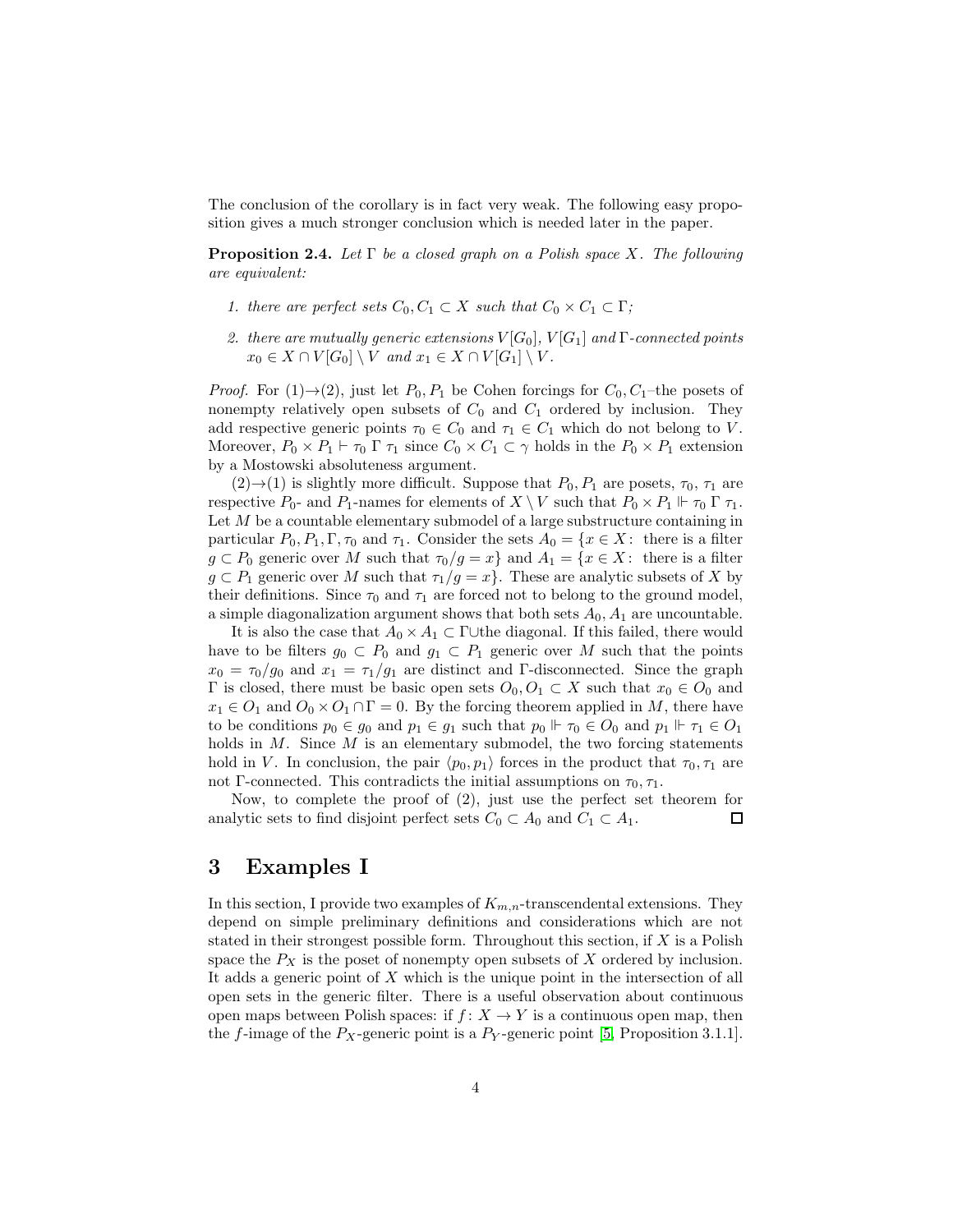**Definition 3.1.** Let  $\varepsilon > 0$  be a real number and  $n \geq 1$  be a number. Let  $X_{\varepsilon n} \subset [\mathbb{R}^n]^2$  be the closed set consisting of pairs of points of Euclidean distance ε. Let  $P_{\varepsilon n}$  be its associated Cohen poset of nonempty open subsets of  $X_{\varepsilon n}$ ordered by inclusion. The poset adds a generic pair whose coordinates are denoted by  $\dot{x}_0$  and  $\dot{x}_1$ .

<span id="page-4-3"></span>**Proposition 3.2.** Let  $n \geq 1$  and let  $\varepsilon > 0$  be a real number. The poset  $P_{\varepsilon n}$ *forces*  $\dot{x}_0, \dot{x}_1$  are separately Cohen generic elements of the space  $\mathbb{R}^n$ .

*Proof.* This follows from the fact that both projection maps from  $X_{\varepsilon n}$  to  $\mathbb{R}^n$ are open by [\[5,](#page-13-3) Proposition 3.1.1]. The openness of these maps is immediate and left to the reader. □

<span id="page-4-0"></span>**Definition 3.3.** Let  $\langle M, d \rangle$  be a finite metric space and  $n \geq 1$  be a number such that M can be isometrically embedded in  $\mathbb{R}^n$ . Let  $X_{Mn}$  be the space of all isometric embeddings from M to  $\mathbb{R}^n$  equipped with the topology inherited from  $(\mathbb{R}^n)^M$ . The Cohen poset  $P_{Mn}$  associated with it introduces a generic isometric embedding  $\dot{h}_{gen}: M \to \mathbb{R}^n$ .

<span id="page-4-1"></span>**Proposition 3.4.** *Let*  $m_0, m_1 \in M$  *be distinct points of d-distance*  $\varepsilon$ *. Then*  $P_{Mn}$  forces the pair  $\dot{h}_{gen}(m_0), \dot{h}_{gen}(m_1)$  to be  $P_{\varepsilon n}$ -generic.

In fact, a more careful argument with a small infusion of rigidity theory will show that if  $N \subset M$  is any subset then  $\dot{h}_{gen} \upharpoonright N$  is forced to be a  $P_{Nn}$ -generic embedding of N into  $\mathbb{R}^n$ .

*Proof.* This again follows from the fact that the projection map from  $X_{M_n}$  to  $X_{\epsilon n}$  given by the coordinates  $m_0, m_1$  is open, together with [\[5,](#page-13-3) Proposition 3.1.1]. The openness of this map is immediate and left to the reader. 口

Finally, I am ready to investigate transcendence properties of extensions generated by the posets  $P_{\varepsilon n}$  for various dimensions  $n \geq 2$ .

<span id="page-4-2"></span>**Example 3.5.** Let  $\varepsilon > 0$  be a real number and  $n \geq 2$ . Let  $x_0, x_1 \in \mathbb{R}^n$  be  $P_{\varepsilon n}$ -generic pair of elements of  $\mathbb{R}^n$ . Then  $V[x_0] \cap V[x_1] = V$ .

*Proof.* If this failed, there would have to be an ordinal  $\alpha$ ,  $P_{\mathbb{R}^n}$ -names  $\tau_0$ ,  $\tau_1$  for subsets of  $\alpha$  which do not belong to V, and a condition  $p \in P_{\varepsilon n}$  such that  $p \Vdash \tau_0/\dot{x}_0 = \tau_1/\dot{x}_1$ . Strengthening p further, we may find disjoint basic open sets  $O_0, O_1 \subset \mathbb{R}^n$  such that  $p = (O_0 \times O_1) \cap X_{\varepsilon n}$ .

Find disjoint open sets  $O_{00}$ ,  $O_{01} \subset O_0$  such that for all points  $y_{00} \in O_{00}$  and  $y_{01} \in O_{01}$  there is a point  $y_1 \in O_1$  of Euclidean distance  $\varepsilon$  from both. Find an ordinal  $\beta \in \alpha$  and nonempty open sets of  $O_{00}$  which decide the statement  $\check{\beta} \in \tau_0$ in a different way, and an open subset of  $O_{01}$  deciding the statement  $\beta \in \tau_0$  in the poset  $P_{\mathbb{R}^n}$ . It is now clear that one can thin down the open sets  $O_{00}$  and  $O_{01}$  if necessary so that they decide the statement  $\beta \in \tau_0$  in opposite ways.

Find points  $y_{00} \in O_{00}$  and  $y_{01} \in O_{01}$  and  $y_1 \in O_1$  such that the last mentioned point has distance  $\varepsilon$  from the previous two. Use the poset of Defini-tion [3.3](#page-4-0) to force a generic isometric copy of the triple  $\langle y_{00}, y_{01}, y_1 \rangle$  in the open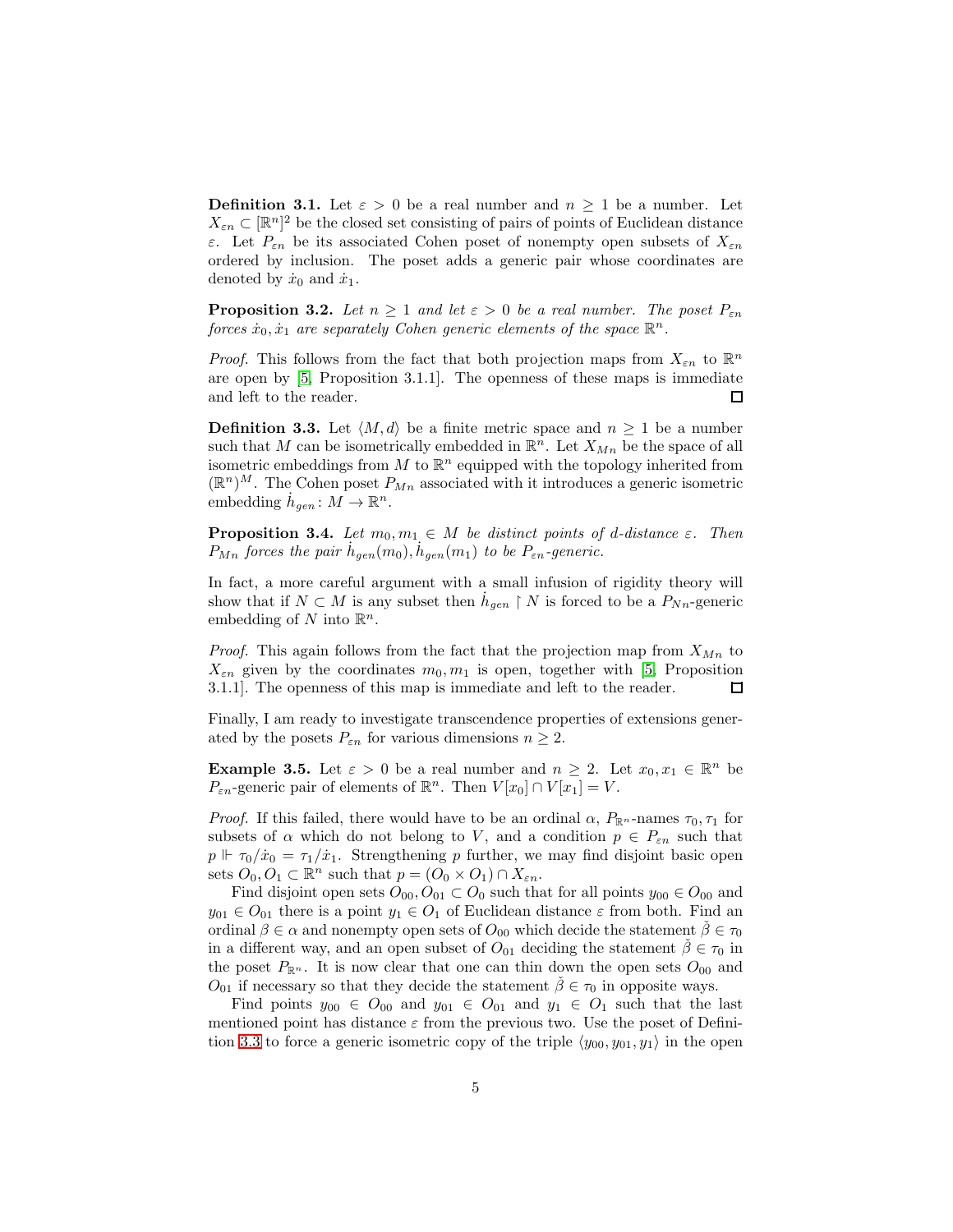set  $O_{00} \times O_{01} \times O_1$ . Let  $z_{00}, z_{01}, z_1$  be the generic isometric copy. By Propo-sition [3.4,](#page-4-1) The pairs  $\langle z_{00}, z_1 \rangle$  and  $\langle z_{01}, z_1 \rangle$  are both  $P_{\varepsilon n}$ -generic and meet the condition p. By the forcing theorem, it should be the case that  $\tau_0/z_{00} = \tau_1/z_1 =$  $\tau_0/z_{01}$ . This is impossible as the first and last set differ in the membership of the ordinal  $\beta$  in them. П

<span id="page-5-1"></span>**Example 3.6.** Let  $\varepsilon > 0$  be a real number. Let  $x_0, x_1 \in \mathbb{R}^3$  be  $P_{\varepsilon 3}$ -generic pair of elements of  $\mathbb{R}^3$ . The extensions  $V[x_0]$ ,  $V[x_1]$  are  $K_{2,n}$ -transcendental for every  $n \in \omega$ .

*Proof.* It follows from Example [3.5](#page-4-2) that  $V[x_0] \cap V[x_1] = V$ . Now suppose that  $Γ$  is a closed graph on a Polish space  $Z$  and that some condition  $p ∈ P_{ε3}$  forces that there are Γ-connected points  $z_0 \in V[\dot{x}_0] \setminus V$  and  $z_1 \in V[\dot{x}_1] \setminus V$ . I must find a homomorphic injective copy of  $K_{2,n}$  in Γ. Use Proposition [3.2](#page-4-3) (1) to strengthen the condition p to find  $P_{\mathbb{R}^3}$ -names  $\tau_0$ ,  $\tau_1$  for elements of  $Z \setminus V$  such that  $p \Vdash \tau_0/\dot{x}_0 \Gamma \tau_1/\dot{x}_1$ . Strengthening p further, we may find disjoint basic open sets  $O_0, O_1 \subset \mathbb{R}^3$  such that  $p = (O_0 \times O_1) \cap X_{\varepsilon 3}$ .

Now, it is easy to find points  $y_{0i}$ :  $i \in 2$  in  $O_0$  and  $y_{1j}$ :  $j \in n$  in  $O_1$  such that for each  $i \in 2$  and  $j \in n$  the distance of  $y_{0i}$  from  $y_{1j}$  is equal to  $\varepsilon$ : first find the points  $y_{0i}$  close to each other and then place the points  $y_{1j}$  in the circle which is the intersection of the  $\varepsilon$ -spheres around them. Force a generic isometric copy of the set  $\{y_{0i}: i \in 2, y_{1j}: j \in n\}$  in  $O_0 \cup O_1$  using the poset of Definition [3.3,](#page-4-0) obtaining points  $x_{0i} \in O_0$  for  $i \in 2$  and  $x_{1j} \in O_1$  for  $j \in n$ .

By Proposition [3.4,](#page-4-1) each pair among these points is generic for their respective distance poset. By Example [3.5,](#page-4-2) the models obtained by adjoining one of these points pairwise intersect in V. Thus, the points  $\tau_0/x_{0i}$  for  $i \in 2$  and  $\tau_1/x_{1j}$  for  $j \in n$  in the space Z are pairwise distinct, and by the forcing theorem applied to the poset  $P_{\varepsilon 3}$ , for each  $i \in 2$  and each  $j \in n$  the points  $\tau_0/x_{0i}$ and  $\tau_1/x_{1i}$  are Γ-connected. This shows that the graph Γ contains an injective homomorphic copy of  $K_{2,n}$ .  $\Box$ 

<span id="page-5-0"></span>**Example 3.7.** Let  $\varepsilon > 0$  be a real number. Let  $x_0, x_1 \in \mathbb{R}^4$  be  $P_{\varepsilon 4}$ -generic pair of elements of  $\mathbb{R}^4$ . The extensions  $V[x_0], V[x_1]$  are  $K_{n,n}$ -transcendental for every  $n \in \omega$ .

*Proof.* This follows the lines of the previous proof, with an important additional insight. Consider the sets  $C_0, C_1 \subset \mathbb{R}^4$  defined by  $C_0 = \{ \langle r_0, r_1, 0, 0 \rangle : r_0^2 + r_1^2 = \}$  $\varepsilon^2/2$ } and  $C_1 = \{ (0, 0, r_2, r_3): r_2^2 + r_3^2 = \varepsilon^2/2 \}$ . It is clear that any element of  $C_0$ has Euclidean distance  $\varepsilon$  to each element of  $C_1$ . Now, suppose  $O_0, O_1 \subset \mathbb{R}^2$  are open sets such that  $X_{\varepsilon 4} \cap O_0 \times O_1 \neq 0$ . Then, it is possible to find an isometry  $\pi$  of  $\mathbb{R}^4$  such that  $\pi''C_0 \cap O_0$  and  $\pi''C_1 \cap O_1$  are both nonempty (and therefore uncountable) sets. Then, choose pairwise distinct points  $y_{0i} \in \pi'' C_0 \cap O_0$  and  $y_{1i} \in \pi''C_1 \cap O_1$  for  $i \in n$  and proceed as in the previous example.  $\Box$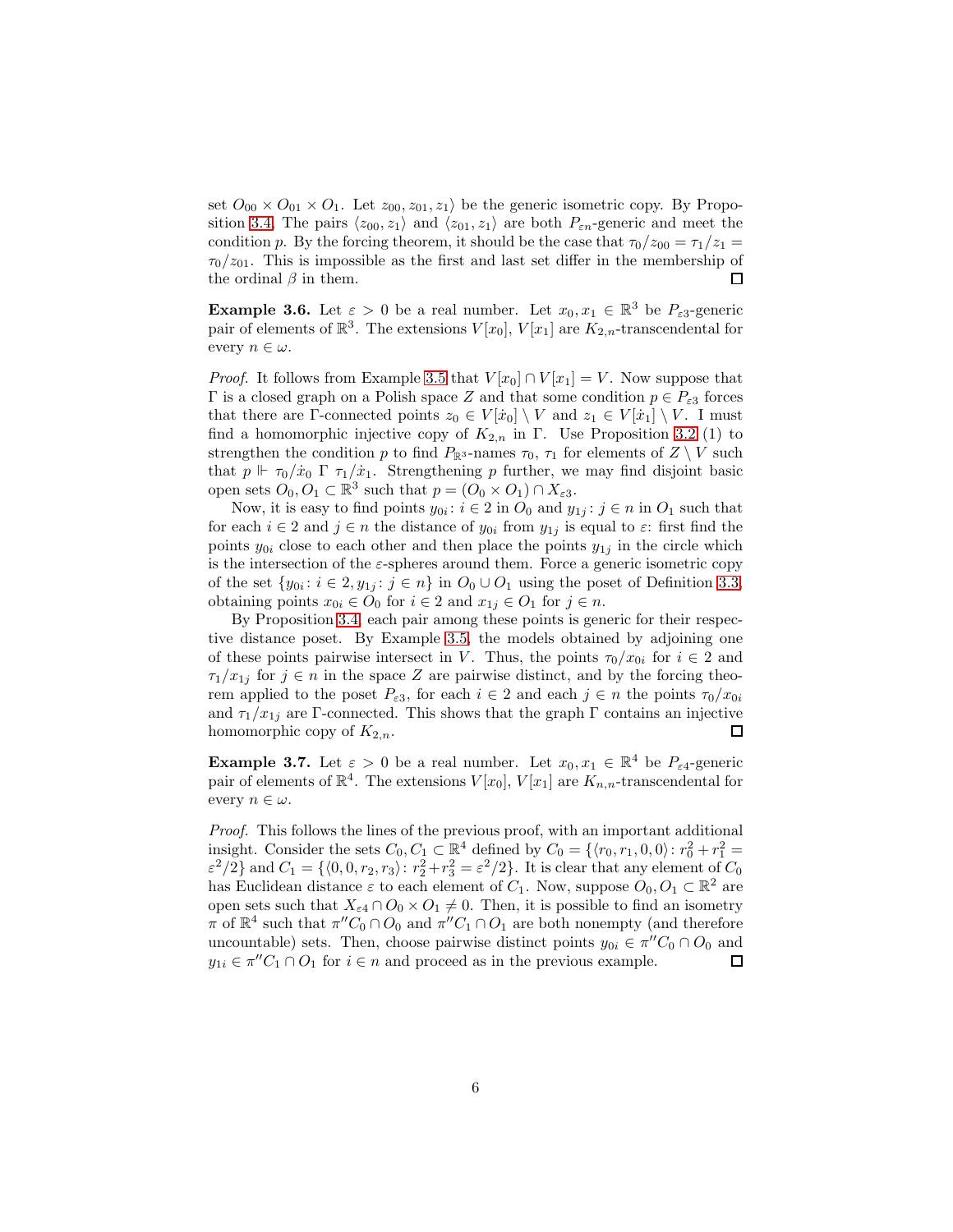#### <span id="page-6-0"></span>4 Preservation theorems

Every generalization of mutual genericity such as the ones introduced in Definition [2.1](#page-1-1) comes with an associated notion of balance for Suslin partial orders.

**Definition 4.1.** Let P be a Suslin poset and  $m, n \geq 1$  be numbers.

- 1. A virtual condition  $\bar{p}$  in P is  $K_{m,n}$ -balanced if for every  $K_{m,n}$ -transcendental pair  $V[G_0]$ ,  $V[G_1]$  of generic extensions and conditions  $p_0 \in V[G_0]$  and  $p_1 \in V[G_1]$  in P below  $\bar{p}$ ,  $p_0, p_1$  have a common lower bound.
- 2. The poset  $P$  is  $K_{m,n}$ -balanced if below every condition in  $P$  there is a  $K_{m,n}$ -balanced virtual condition.

In this section, I present two preservation theorems for  $K_{n,m}$ -balanced forcings which are relevant to colorings of rational distance graphs on Euclidean spaces. The parlance follows the standard of geometric set theory as introduced in [\[5\]](#page-13-3), in particular, [\[5,](#page-13-3) Convention 1.7.18].

<span id="page-6-1"></span>**Theorem 4.2.** *Let*  $n \geq 1$  *be any number. In*  $\sigma$ -closed, cofinally  $K_{n,n}$ -balanced *extensions of the Solovay model, for every nonmeager set*  $B \subset \mathbb{R}^4$  *there is a positive real number*  $\varepsilon > 0$  *such that every positive number smaller than*  $\varepsilon$  *is the distance of some points in* B*.*

*Proof.* Let  $\kappa$  be an inaccessible cardinal. Let P be a Suslin poset which is cofinally  $K_{n,n}$ -balanced below κ. Let W be the choiceless Solovay model obtained from κ. Work in W. Let  $p \in P$  be a condition and  $\tau$  be a P-name for a non-meager subset of  $\mathbb{R}^4$  for which the conclusion fails. Because the poset P is  $\sigma$ -closed, gradually strengthening the condition p it is possible to find a countable set  $a \subset \mathbb{R}^+$  converging to zero such that p forces that no two points of  $\tau$  have distance in the set  $a$ . To reach a contradiction, it is necessary to find conditions  $p_0, p_1 \leq p$  and points  $x_0, x_1 \in \mathbb{R}^4$  such that the distance between  $x_0, x_1$  belongs to  $a, p_0 \Vdash \check{x}_0 \in \tau$ ,  $p_1 \Vdash \check{x}_1 \in \tau$ , and  $p_0, p_1$  have a common lower bound.

To do this, first find a parameter  $z \in 2^{\omega}$  such that  $p, \tau, a$  are definable from z. Let  $V[K]$  be an intermediate generic extension of V obtained by a poset of cardinality smaller than  $\kappa$  such that  $z \in V[K]$  and P is  $K_{n,n}$ -balanced. Work in the model  $V[K]$ . Let  $\bar{p} \leq p$  be a  $K_{n,n}$ -balanced condition below p. Consider the Cohen forcing Q of nonempty open subsets of  $\mathbb{R}^4$ , adding a single point  $\dot{y} \in \mathbb{R}^4$ in the intersection of all sets in the generic filter. There must be a condition  $q \in Q$ , a poset R of cardinality smaller than  $\kappa$  and a  $Q \times R$ -name  $\sigma$  for a condition in P stronger than  $\bar{p}$  such that  $q \Vdash_Q R \Vdash \text{Coll}(\omega, \langle \kappa \rangle \Vdash \sigma \Vdash_P \dot{y} \in \tau$ . Otherwise, in the model W the dense  $G_{\delta}$ -set of all points Q-generic over  $V[K]$ would be forced disjoint from  $\tau$  by  $\bar{p}$ , contradicting the initial assumptions on the name  $\tau$ .

Work in W again. Let  $\varepsilon \in a$  be a number so small that q contains two points of distance  $\varepsilon$ . Find a pair  $\langle y_0, y_1 \rangle$  of points in q of distance  $\varepsilon$  which is generic over  $V[K]$  for the poset  $P_{4\varepsilon}$ . By Example [3.7,](#page-5-0) the models  $V[K][y_0]$  and  $V[K][y_1]$  are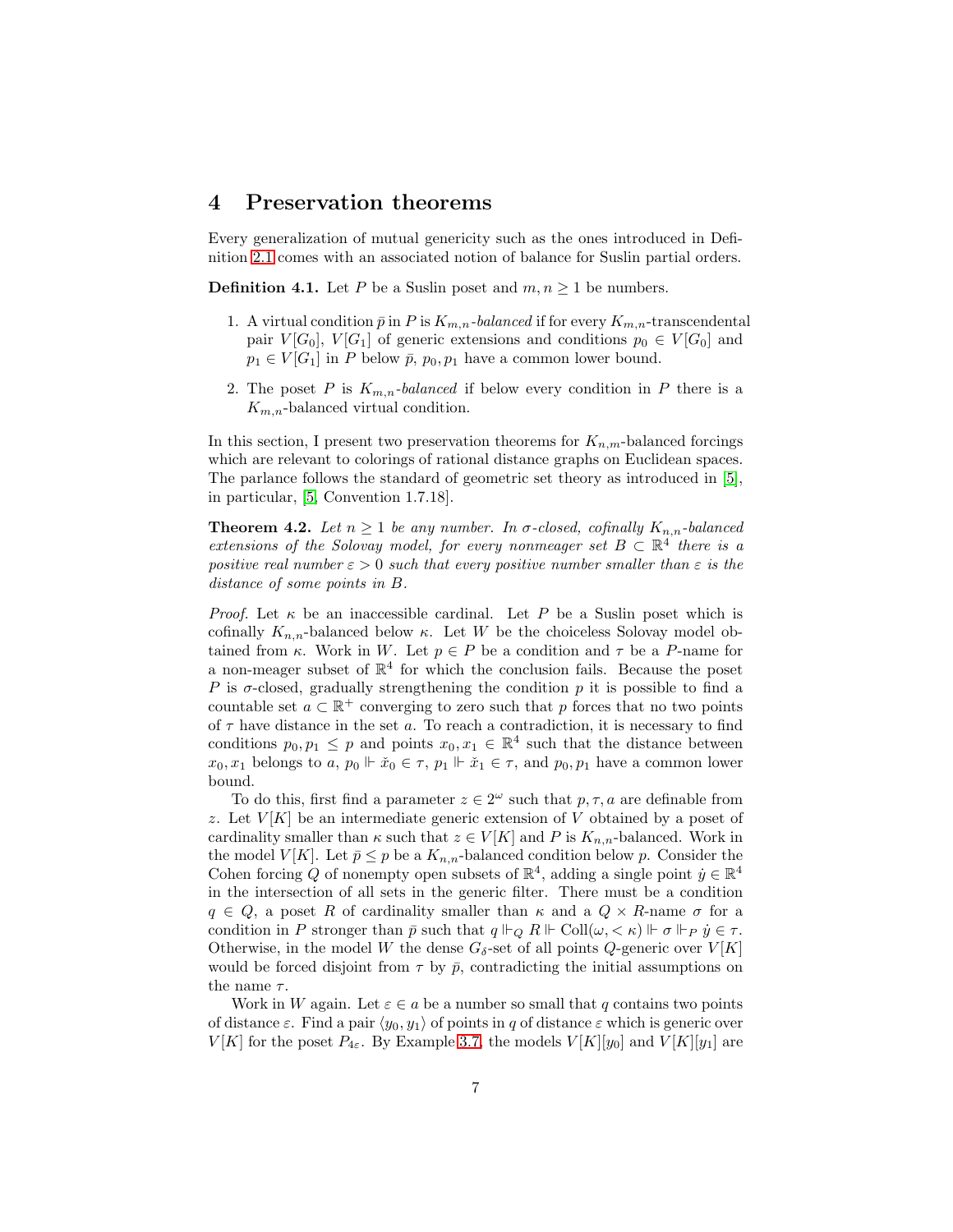$K_{n,n}$ -transcendental. Let  $H_0, H_1 \subset R$  be filters mutually generic over the model  $V[K][y_0, y_1]$ . By Proposition [2.2,](#page-1-2) the models  $V[K][y_0][H_0]$  and  $V[K][y_1][H_1]$  are still  $K_{n,n}$ -transcendental. Let  $p_0 = \sigma/y_0, H_0$  and  $p_1 = \sigma/y_1, H_1$ . These are conditions stronger than  $\bar{p}$  which belong to the respective models and force in W that  $\check{y}_0 \in \tau$  and  $\check{y}_1 \in \tau$  respectively holds. By the balance of the virtual condition  $\bar{p}$ , the conditions  $p_0, p_1$  have a lower bound as required.  $\Box$ 

<span id="page-7-1"></span>**Theorem 4.3.** *Let*  $n \geq 1$  *be any number. In*  $\sigma$ -closed, cofinally  $K_{2,n}$ -balanced *extensions of the Solovay model, for every nonmeager set*  $B \subset \mathbb{R}^3$  *there is a positive real number*  $\varepsilon > 0$  *such that every positive number smaller than*  $\varepsilon$  *is the distance of some points in* B*.*

*Proof.* The argument is nearly literally the same as that for Theorem [4.3,](#page-7-1) with Example [3.7](#page-5-0) replaced with Example [3.6.](#page-5-1) П

# <span id="page-7-0"></span>5 Examples II

Here, I provide a coloring poset which works for a great number of graphs on Euclidean spaces. For the parlance, if Γ is a graph on a Polish space X, a *perfect biclique* in Γ consists of two perfect sets  $C_0, C_1 \subset X$  such that  $C_0 \times C_1 \subset \Gamma$ . A graph Γ on a Euclidean space X of dimension d is *algebraic* if there is an algebraic set  $\overline{\Gamma} \subset X^2$  such that for distinct points  $x_0, x_1 \in X$ ,  $\{x_0, x_1\} \in \Gamma \leftrightarrow \langle x_0, x_1 \rangle \in \overline{\Gamma}$ . Note that there may be points  $x \in X$  such that  $\langle x, x \rangle \in \overline{\Gamma}$ .

<span id="page-7-2"></span>**Theorem 5.1.** *Suppose that*  $\Gamma$  *is a graph on a Euclidean space* X, such that  $\Gamma$  =  $\bigcup_i \Gamma_i$  *is a union of countably many algebraic graphs neither of which contains a perfect biclique. Then there is a coloring poset* P<sup>Γ</sup> *such that*

- *1.*  $P_{\Gamma}$  *is Suslin and*  $\sigma$ *-closed;*
- 2.  $P_{\Gamma}$  *is* n, 2-centered for every natural number  $n \in \omega$ ;
- *3. the union of the generic filter on* P<sup>Γ</sup> *is forced to be a total* Γ*-coloring on* X *with countable range;*
- *4.* P<sup>Γ</sup> *is balanced;*
- *5. if*  $m, n \in \omega$  *are numbers such that no graph*  $\Gamma_i$  *contains an injective homomorphic copy of*  $K_{m,n}$  *then*  $P_{\Gamma}$  *is*  $K_{m,n}$ *-balanced.*

Here, a poset is n, 2-centered if every collection of cardinality n consisting of pairwise compatible conditions has a common lower bound.

The coloring poset can be used to prove Theorem [1.2.](#page-0-1) Let  $\Delta_3$  be the rational distance graph on  $\mathbb{R}^3$ . Thus,  $\Delta_3 = \bigcup_{q \in \mathbb{Q}^+} \Delta_{3q}$  where  $\Delta_{3q}$  is the algebraic graph on  $\mathbb{R}^3$  connecting points of distance q. A brief geometric argument shows that the graphs  $\Delta_{3q}$  do not contain an injective homomorphic copy of  $K_{3,3}$ : three distinct spheres in  $\mathbb{R}^3$  with the same radius have intersection of cardinality at most two. Thus, the associated coloring poset  $P_{\Delta}$  is  $K_{3,3}$ -balanced under the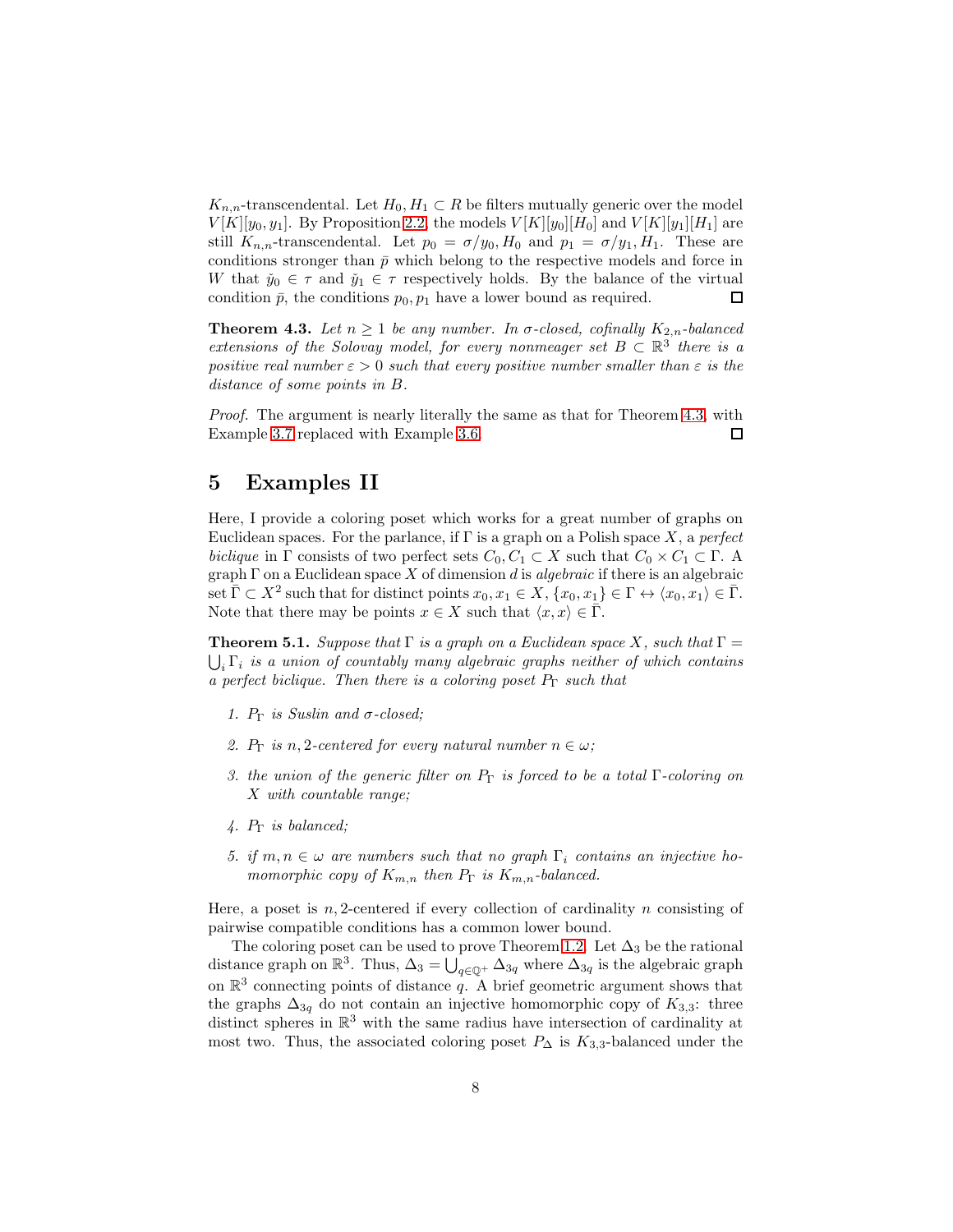Continuum Hypothesis. Consider the  $P_{\Delta_3}$ -extension of the choiceless Solovay model. As a  $\sigma$ -closed extension of a model of DC, it satisfies DC. It contains a total  $\Delta_3$ -coloring as the union of the generic filter on  $P_{\Delta_3}$ . Theorems [5.1](#page-7-2) and [4.2](#page-6-1) then show that in the  $P_{\Delta_3}$ -extension, the rational distance graph  $\Delta_4$  on  $\mathbb{R}^4$  is not countably chromatic: dividing the space  $\mathbb{R}^4$  into countably many pieces, one of them has to be nonmeager. That piece contains all distances sufficiently close to zero, so is not a  $\Delta_4$ -anticlique.

A similar argument can be used to show that in the  $P_{\Delta_2}$ -extension of the Solovay model,  $\Delta_2$  has countable chromatic number while  $\Delta_3$  does not. Just note that the rational distance graph  $\Delta_2$  on  $\mathbb{R}^2$  can be expressed as  $\bigcup_{q\in\mathbb{Q}^+}\Delta_{2q}$ where  $\Delta_{2q}$  is the algebraic graph on  $\mathbb{R}^2$  connecting points of Euclidean distance q. Note that  $\Delta_{2q}$  contains no injective homomorphic copy of  $K_{2,3}$ : two distinct circles in the plane intersect in at most two points. Finally, use Theorem [5.1](#page-7-2) and [4.3](#page-7-1) to show that the graph  $\Delta_3$  is not countably chromatic in the  $P_{\Delta_2}$ extension of the choiceless Solovay model.

#### 5.1 The construction

The definition of the coloring poset requires a choice of a Borel ideal on  $\omega$  which contains all finite sets and which is not generated by countably many sets. Beyond this requirement the choice of the ideal is immaterial. One example is the ideal of sets of asymptotic density zero. Let  $\mathcal I$  be such an ideal on  $\omega$ . If  $F \subset \mathbb{R}$  is a set and  $A \subset X$  is an algebraic set, say that the set A is *visible from*  $F$  if there is a polynomial defining the set  $A$  whose coefficients belong to  $F$ .

<span id="page-8-0"></span>**Definition 5.2.** Let  $\Gamma = \bigcup_i \Gamma_i$  be a countable union of algebraic graphs on a Euclidean space X such that no graph  $\Gamma_i$  contains a perfect biclique. The poset  $P_{\Gamma}$  consists of all partial functions  $p: X \to \omega \times \omega$  such that

- 1. there is a countable real closed subfield supp(p) such that dom(p) =  $\text{supp}(p)^d$ , where d is the dimension of X;
- 2. p is a Γ-coloring;
- 3. for every uncountable algebraic set  $A \subset X$  visible from supp $(p)$ , the set  $\{i \in \omega : \{x \in A : p(x) = i\} \text{ is finite} \}$  belongs to  $\mathcal{I}$ .

The ordering is that of reverse inclusion.

Note that the definition of the poset does not depend on the algebraic decomposition of the graph Γ. It does depend on the fact that one is working in the context of a Polish space  $X$  on which the notion of algebraicity makes sense. It is immediately clear that the ordering  $\leq$  is transitive and  $\sigma$ -closed. For further analysis of the poset I need several basic facts from algebraic geometry encapsulated in the following paragraph.

Every infinite algebraic subset of  $X$  is in fact uncountable. It follows that if F is a real closed subfield of R and  $A \subset X$  is an algebraic set visible from F which contains some point which is not in  $F^d$ , then A is uncountable. To see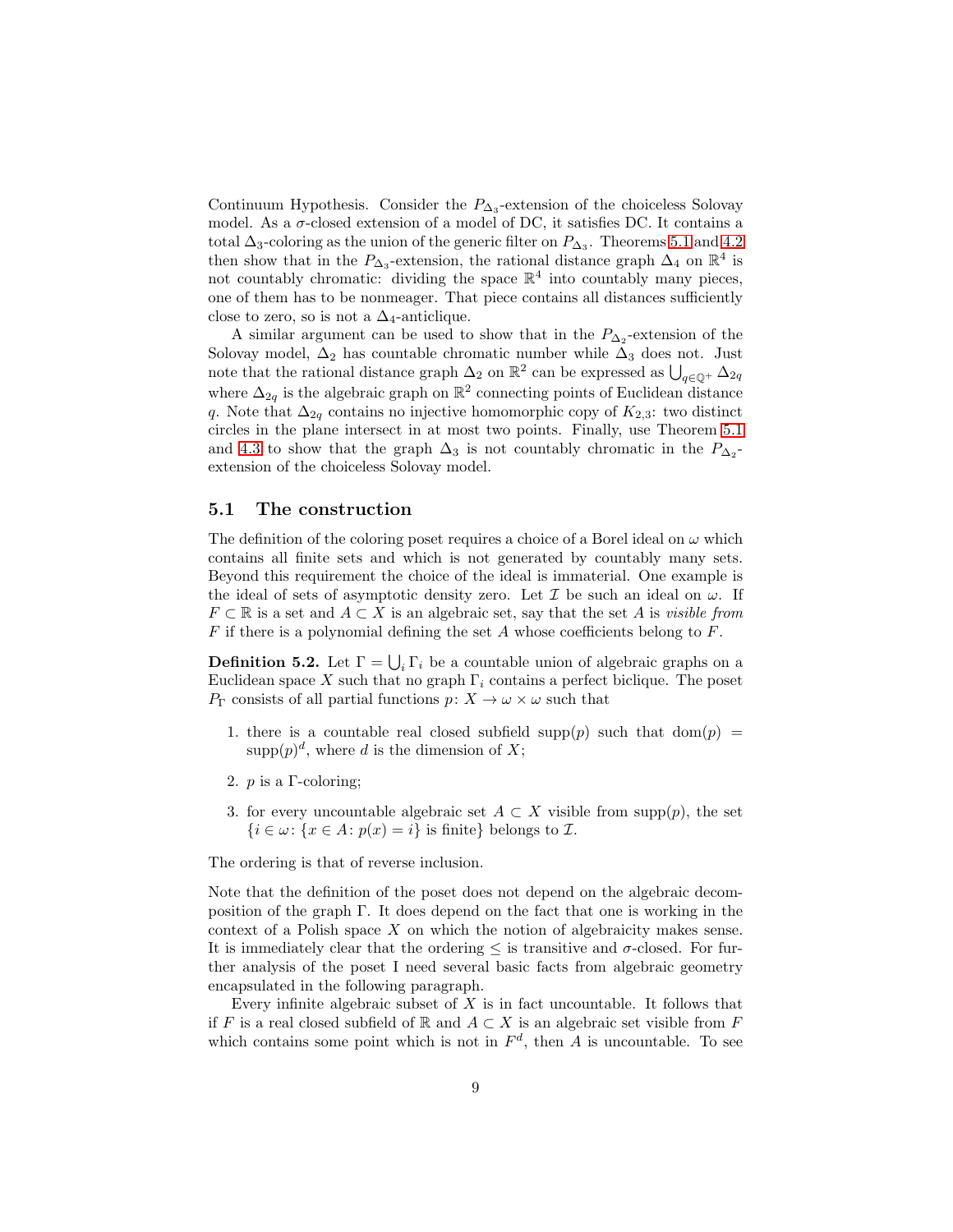this, recall that the theory of real closed fields is model complete [\[6,](#page-14-0) Corollary 3.3.16], and therefore  $F$  is an elementary submodel of  $\mathbb{R}$ . By an elementarity argument,  $F<sup>d</sup>$  must contain points of A arbitrarily close to x, which means that A is infinite and therefore uncountable. Finally, there is no infinite sequence of algebraic sets strictly descending with respect to inclusion. This follows from the Hilbert basis theorem [\[6,](#page-14-0) Theorem 3.2.5]. As an important application, if  $F \subset \mathbb{R}$  and  $A \subset X$  are sets, then there is an inclusion-smallest algebraic set  $B \subset X$  visible from F which contains A as a subset. This occurs since the collection of algebraic sets visible from  $F$  is closed under intersection, and the search for smaller and smaller algebraic sets visible from  $F$  and containing  $A$  as a subset must stabilize after finitely many steps.

I need the following list-coloring result about Γ.

<span id="page-9-0"></span>**Proposition 5.3.** *Let*  $G: X \to \mathcal{I}$  *be a function, and let*  $C \subset X$  *be a countable set.* Then there is a countable real closed field F and a  $\Gamma$ -coloring  $p: F^d \to \omega$ *such that*

- 1.  $C \subset F^d$ ;
- 2.  $\forall x \in F^d$   $p(x) \notin G(x)$ *;*
- *3. for every uncountable algebraic set* A ⊂ X *visible from* supp(p)*, the set*  $\{i \in \omega : \{x \in A \setminus C : p(x) = i\} \text{ is finite} \}$  belongs to  $\mathcal{I}$ .

*Proof.* Let M be a countable elementary submodel of a large structure and let  $F = M \cap \mathbb{R}$ . The construction of p uses several bookkeeping devices. Let  $b \subset \omega$ be a set in the ideal I which is not modulo finite covered by any set  $G(x)$  for  $x \in X \cap M$ . Let  $\langle x_i : j \in \omega \rangle$  be an enumeration of  $X \cap M$ . Let  $\langle A_i : j \in \omega \rangle$  be the enumeration of all algebraic sets visible from  $M \cap \mathbb{R}$  which are uncountable and minimal such with respect to inclusion. For each  $j \in \omega$  consider the set  $b_j = \{n \in \omega: \text{ for all but countably many } x \in A_j, n \in G(x)\}\$ and observe that the set  $b_j$  must be in the ideal  $\mathcal I$  since for all but countably many  $x \in A_j$ ,  $b_j \subset G(x)$  holds. Let also  $\langle \langle k_j, v_j \rangle : j \in \omega \rangle$  be an enumeration of  $\omega \times \omega$  with infinite repetitions.

By recursion on  $j \in \omega$  build finite maps  $q_j : X \cap M \to \omega$  such that

- $0 = q_0 \subset q_1 \subset \dots$  are Γ-colorings;
- $x_j \in \text{dom}(q_{j+1});$
- if  $k_j < j$  and  $v_j \notin b_{k_j} \cup b \cup \text{rng}(q_{k_j})$  then there is a point  $z \in (A_{k_j} \cap$  $dom(q_{j+1}) \setminus (C \cup dom(q_j))$  such that  $q_{j+1}(z) = v_j$ ;
- whenever  $z \in \text{dom}(q_j)$  is a point and  $k \in j$  is a number then either  $q_j(z) \in b_k \cup b \cup \text{rng}(q_k)$  or for all  $i \in \omega$  there is  $y \in A_k$  which is not  $\Gamma_i$ -connected to z.

The first three items will be instrumental in the end, the last item just keeps the recursion going. To make the recursion step, suppose that  $q_j$  has been defined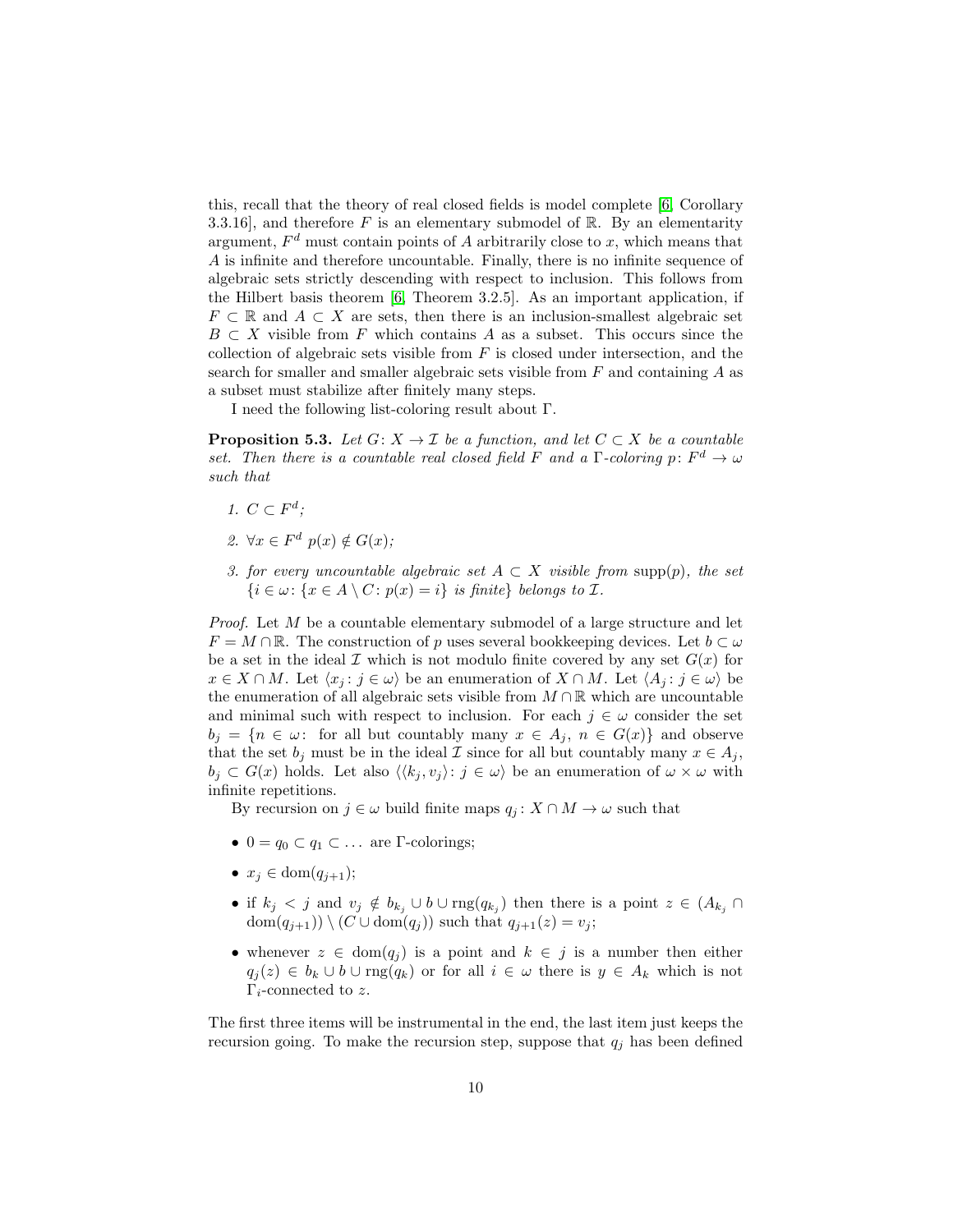and the recursion hypotheses hold. The map  $q_{j+1}$  is constructed in two steps. In the first step, one point is added to  $dom(q_i)$  so that the third item is satisfied. Write  $k = k_j$  and  $v = v_j$  and assume that  $k < j$  and  $v \notin b_k \cup b \cup \text{rng}(q_k)$ . Consider the following subsets of  $A_k$ :  $B_{li} = \{z \in A_k : \forall y \in A_l \; z \; \Gamma_i \; y\}$  for all  $l, i \in \omega$  and sets  $C_{yi} = \{z \in A_k : z \Gamma_i y\}$  for all  $y \in \text{dom}(q_j)$  such that  $q_j(y) = v$ and all  $i \in \omega$ . The key point is that the sets  $B_{li}$  and  $C_{yi}$  are all countable. This occurs because all of them are algebraic proper subsets of  $A_k$ , and  $A_k$  is a minimal uncountable algebraic set. To see that  $B_{li} \neq A_k$ , note that otherwise  $A_l \times A_k$  would be a perfect biclique in the graph  $\Gamma_i$ , which is excluded by the assumptions of the theorem. To see that  $C_{yi} \neq A_k$ , consult the last item of the recursion hypothesis with the observation that  $v \notin b_k$ .

By the uncountability of the set  $A_k$ , the definition of the set  $b_k$ , and elementarity of the model M, there must be a point  $z \in (A_k \cap M) \setminus (\bigcup_{i} B_{li} \cup$  $\bigcup_{yi} C_{yi} \cup \text{dom}(q_j) \cup C$  such that  $v \notin G(z)$ . Let  $p_{j+1}(z) = v$  and observe that all recursion hypotheses are still satisfied. There are no new monochromatic edges since  $z \notin C_{yi}$  holds, and the last item of the recursion hypothesis is satisfied as  $z \notin B_{li}$  holds.

In the second step of the construction of  $q_{j+1}, x_j$  is added to dom $(p_j)$ . If  $x_j \in$  $dom(q_i)$  then there is nothing to do. Otherwise, let  $q_{i+1}(x_i)$  be some element of  $b \setminus G(x_i)$  which does not appear in rng $(q_i)$ . All the recursion hypotheses are still satisfied for trivial reasons.

Once the recursion has been performed, let  $p = \bigcup_j q_j$ . The first item of the recursion hypothesis shows that  $p$  is a  $\Gamma$ -coloring, and the third item shows that its domain is  $F^d$ . Now, let  $A \subset X$  be an uncountable algebraic set visible from  $F$ . Since algebraic sets form a Noetherian topology on  $X$ , there must be an algebraic subset of A which is uncountable and inclusion-minimal such. By elementarity of  $M$ , there must be such a minimal uncountable algebraic set visible in the field F. Therefore, there is  $k \in \omega$  such that  $A_k \subset A$ . Then the set  ${i \in \omega \colon {x \in A_k \setminus C : p(x) = i}$  is finite} is a subset of  $b \cup b_k \cup \text{rng}(q_k)$  by the third item of the recursion hypothesis. Thus, the coloring  $p$  is as required.  $\Box$ 

It is now possible to provide a precise and generous characterization of compatibility in  $P_\Gamma$ .

<span id="page-10-0"></span>**Corollary 5.4.** Let  $\Gamma = \bigcup_i \Gamma_i$  be a countable union of algebraic graphs on a *Euclidean space* X *such that no graph*  $\Gamma_i$  *contains a perfect biclique. Let*  $a \subset P_{\Gamma}$ *be a finite set of conditions. The following are equivalent:*

- *1.* a *has a common lower bound in* PΓ*;*
- 2. for every  $z \in X$ , a has a common lower bound q such that  $z \in \text{dom}(q)$ ;
- 3.  $\bigcup a$  *is a function and a* Γ*-coloring.*

*Proof.* It is clear that (2) implies (1) which in turn implies (3). (3) implies (2) is the significant implication. Assume (3) holds and define a function  $G: X \to \mathcal{I}$ by letting  $G(x) = 0$  if  $x \in \text{dom}(\bigcup a)$ , and  $G(x) = \omega \setminus \bigcap \{p''A : p \in a \text{ and } A \text{ is the } \}$ smallest algebraic set visible in supp $(p)$  containing x. Use Proposition [5.3](#page-9-0) with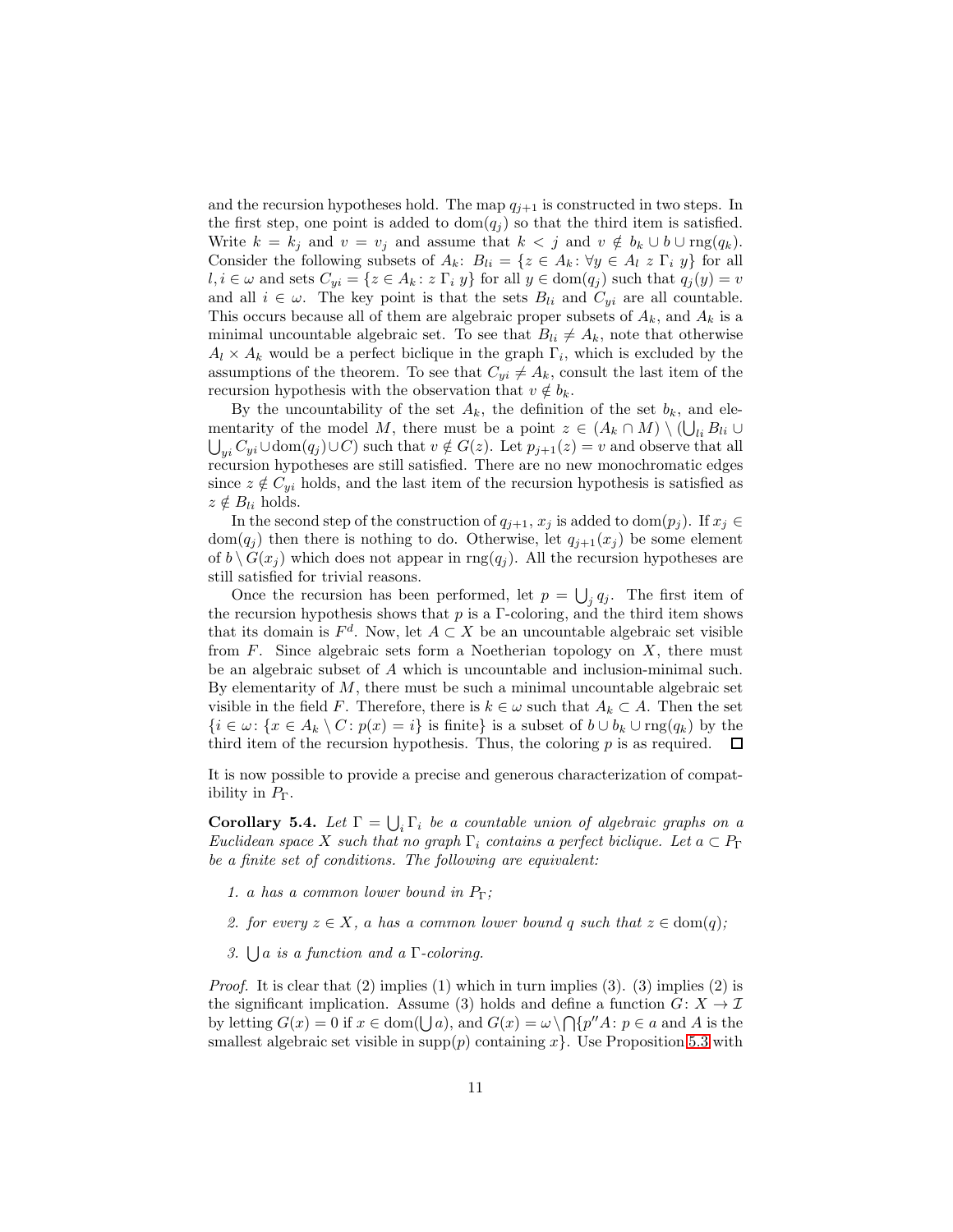$C = \text{dom}(\bigcup a) \cup \{z\}$  to find a coloring q'. Let q be the coloring with the same domain as q' and same values except for all  $y \in \text{dom}(\bigcup a)$  let  $q(y) = (\bigcup a)(y)$ . This is the desired common lower bound of the set a. I will just check that q is indeed a Γ-coloring. If not, then there must be a condition  $p \in a$ , a point  $y \in \text{dom}(p)$ , a point  $x \in \text{dom}(q \setminus \bigcup a)$  and an index  $i \in \omega$  such that  $y \Gamma_i x$ and  $p(y) = q(x)$ . Then the Γ<sub>i</sub>-neighborhood of y is an algebraic set visible from supp $(p)$  containing the point x. By the definition of the function G and the fact that  $q(x) \notin G(x)$  it follows that there is a point  $x' \in \text{dom}(p)$  which is  $\Gamma_i$ -connected with y with the same color as y. This contradicts the assumption that p is a  $\Gamma_i$ -coloring.  $\Box$ 

**Corollary 5.5.** *Let*  $n \geq 2$  *be a natural number. The poset*  $P_{\Gamma}$  *is* n, 2-centered.

*Proof.* If the item (3) of Proposition [5.3](#page-9-0) fails for some set  $a \text{ }\subset P_\Gamma$ , then it fails for a subset of a of cardinality two.  $\Box$ 

Corollary 5.6. P<sup>Γ</sup> *is a Suslin forcing.*

*Proof.* It is clear that  $P_{\Gamma}$  is (or can be presented as) a Borel set and  $\leq$  is a Borel relation on it. To check the Borelness of the compatibility relation on  $P_{\Gamma}$ , just refer to Corollary [5.4.](#page-10-0)  $\Box$ 

Corollary 5.7. *The poset* P<sup>Γ</sup> *forces the union of the generic filter to be a total* Γ*-coloring.*

*Proof.* It is only necessary to verify that for every condition  $p \in P_{\Gamma}$  and every point  $z \in X$  there is a condition  $q \leq p$  such that  $z \in \text{dom}(q)$ . This is clear from Proposition [5.3](#page-9-0) applied to the set  $a = \{p\}.$  $\Box$ 

#### 5.2 The balance proof

As always in geometric set theory, the most important part of the analysis of the poset is the classification of balanced virtual conditions. For this, I need to find a precise criterion as to which partial colorings can be extended to conditions in  $P_{\Gamma}$ . Define a partial  $\Gamma$ -coloring  $c: X \to \omega$  to be good if dom $(c) = F^d$  for some real closed subfield  $F \subset \mathbb{R}$ , and for every uncountable algebraic set  $A \subset X$ visible from F, the set  $\{c(y): \forall x \in A \text{ } y \in X\}$  belongs to the ideal  $\mathcal{I}$ .

**Proposition 5.8.** *Let*  $F \subset \mathbb{R}$  *be a countable real closed subfield. For a*  $\Gamma$ *coloring*  $c: F^d \to \omega$ *, the following are equivalent:* 

*1.* c *is good;*

2. there is  $p \in P$  *such that*  $c \subset p$ .

*Proof.* (2) trivially implies (1). For the opposite implication, fix a good coloring c. Define a function  $G: X \to \mathcal{I}$  by letting  $G(x) = 0$  if  $x \in dom(c)$ , and  $G(x) = \{c(y): \forall x \in A \mid y \in X \text{ and } A \text{ is the smallest algebraic set visible in } \}$ F containing x. Use Proposition [5.3](#page-9-0) with  $C = F$  to find a coloring p'. Let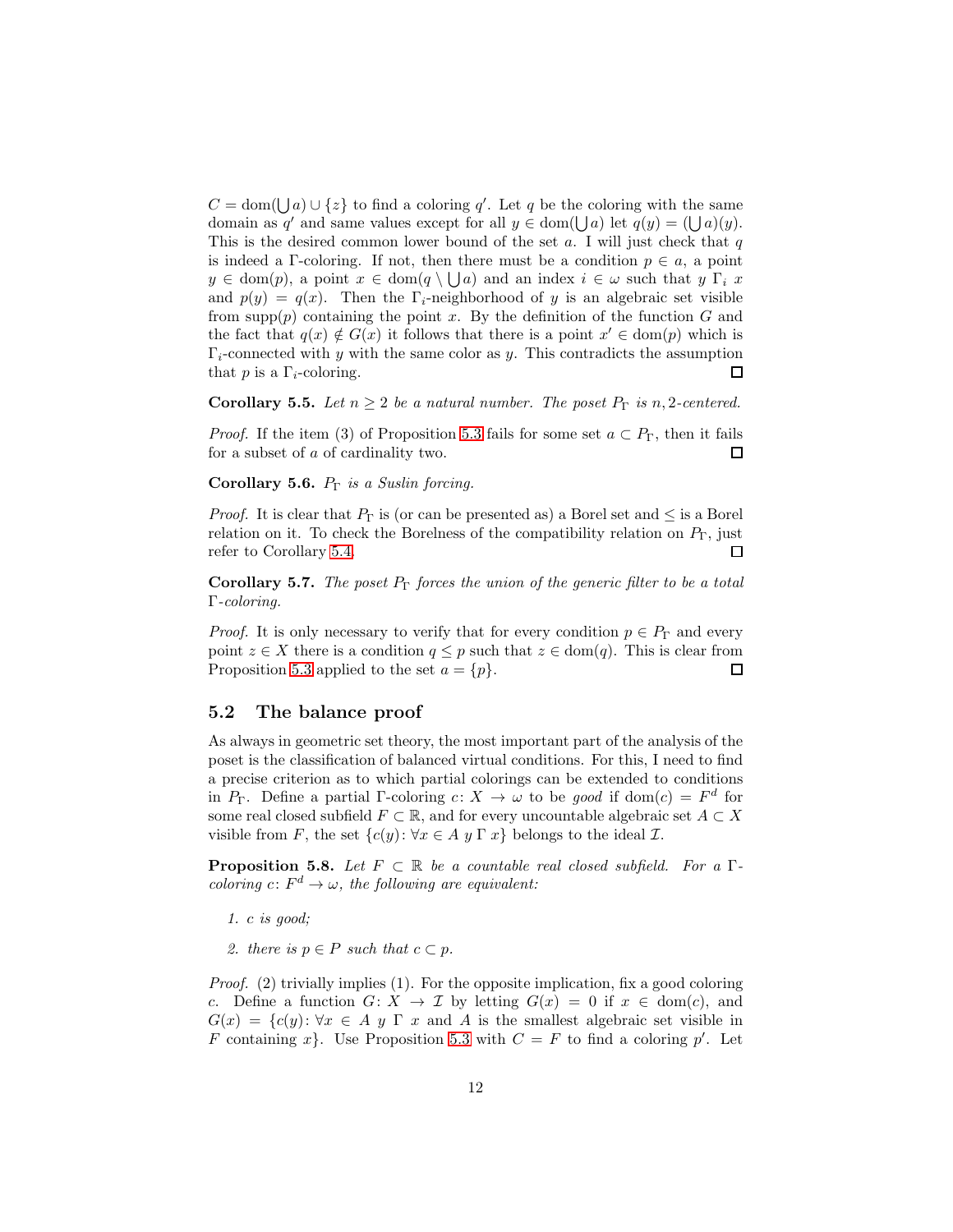$p$  be the coloring with the same domain as  $p'$  and same values except for all  $y \in \text{dom}(c)$  let  $p(y) = c(y)$ . This is the desired common lower bound of the set a. Just like in Corollary [5.4,](#page-10-0) this is a condition. It stands witness to item (2).  $\Box$ 

For a total good Γ-coloring  $c: X \to \omega$ , let  $\tau_c$  be the Coll $(\omega, X)$ -name for the supremum of all conditions  $p \in P_{\Gamma}$  such that  $c \subset p$ . By the proposition, this is a supremum of a nonempty set.

<span id="page-12-0"></span>**Proposition 5.9.** *Let*  $m, n \geq 1$  *be numbers. Let*  $\Gamma = \bigcup_i \Gamma_i$  *be a countable union of algebraic graphs on a Euclidean space* X *such that no graph*  $\Gamma_i$  *contains a perfect biclique (resp. an injective homomorphic copy of*  $K_{m,n}$ ). Then

- *1. for every total good*  $\Gamma$ *-coloring*  $c: X \to \omega$ , the pair  $\langle \text{Coll}(\omega, X), \check{c} \rangle$  is bal*anced (resp.*  $K_{m,n}$ *-balanced) in*  $P_{\Gamma}$ *;*
- *2. for every balanced pair*  $\langle Q, \tau \rangle$  *there is a total good* Γ*-coloring* c *such that the balanced pairs*  $\langle \text{Coll}(\omega, X), \check{c} \rangle$  *and*  $\langle Q, \tau \rangle$  *are equivalent;*
- *3. distinct colorings yield inequivalent balanced pairs.*

*Proof.* For (1), suppose that  $V[G_0]$  and  $V[G_1]$  are mutually generic extensions. I first claim that there are no points  $x_0 \in X \cap V[G_0] \setminus V$  and  $x_1 \in X \cap V[G_1] \setminus V$ which are Γ-connected. Suppose towards contradiction that this fails. Find  $i \in \omega$  such that  $x_0, x_1$  are  $\Gamma_i$ -connected. It follows from Proposition [2.4](#page-3-1) that  $\Gamma_i$  contains a perfect biclique. This contradicts the initial assumptions on the algebraic graph  $\Gamma_i$ .

For the  $K_{m,n}$ -balance statement in (1), assume that  $V[G_0], V[G_1]$  are  $K_{m,n}$ transcendental extensions and  $p_0 \in V[G_0], p_1 \in V[G_1]$  are conditions containing c as a subset. For the compatibility, I must show that  $p_0 \cup p_1$  is a Γ-coloring. By the initial assumptions on the graphs  $\Gamma_i$  and the transcendence assumptions, for any Γ-connected pair  $x_0, x_1 \in \text{dom}(p_0 \cup p_1)$ , it must be the case that one of the points is in V. Consequently, either both points belong to  $dom(p_0)$  or to dom $(p_1)$  ane are assigned different colors as  $p_0, p_1$  are both Γ-colorings.

For (2), first strengthen the pair  $\langle Q, \tau \rangle$  so that  $Q \Vdash X \cap V \subset \text{dom}(\tau)$ . By a balance argument, for each point  $x \in X$  there must be a specific number  $c(x) \in \omega$  such that  $Q \Vdash \tau(\check{x}) = c(x)$ . It is immediate that  $c \colon X \to \omega$  is a good total Γ-coloring and  $Q \Vdash \check{c} \subset \tau$ . It follows from [\[5,](#page-13-3) Proposition 5.2.6] that the balanced pairs  $\langle \text{Coll}(\omega, X), \check{c} \rangle$  and  $\langle Q, \tau \rangle$  are equivalent.

(3) is immediate.

 $\Box$ 

**Proposition 5.10.** *Let*  $m, n \geq 1$  *be numbers. Let*  $\Gamma = \bigcup_i \Gamma_i$  *be a countable union of algebraic graphs on a Euclidean space* X *such that no graph*  $\Gamma_i$  *contains a perfect biclique (resp. an injective homomorphic copy of*  $K_{m,n}$ *). Then the poset*  $P_{\Gamma}$  *is balanced (resp.*  $K_{m,n}$ *-balanced).* 

*Proof.* Let  $p \in P_{\Gamma}$  be a condition; by Proposition [5.9,](#page-12-0) it is enough to find a good total coloring  $c: X \to \omega$  extending p. To do this, first use the work of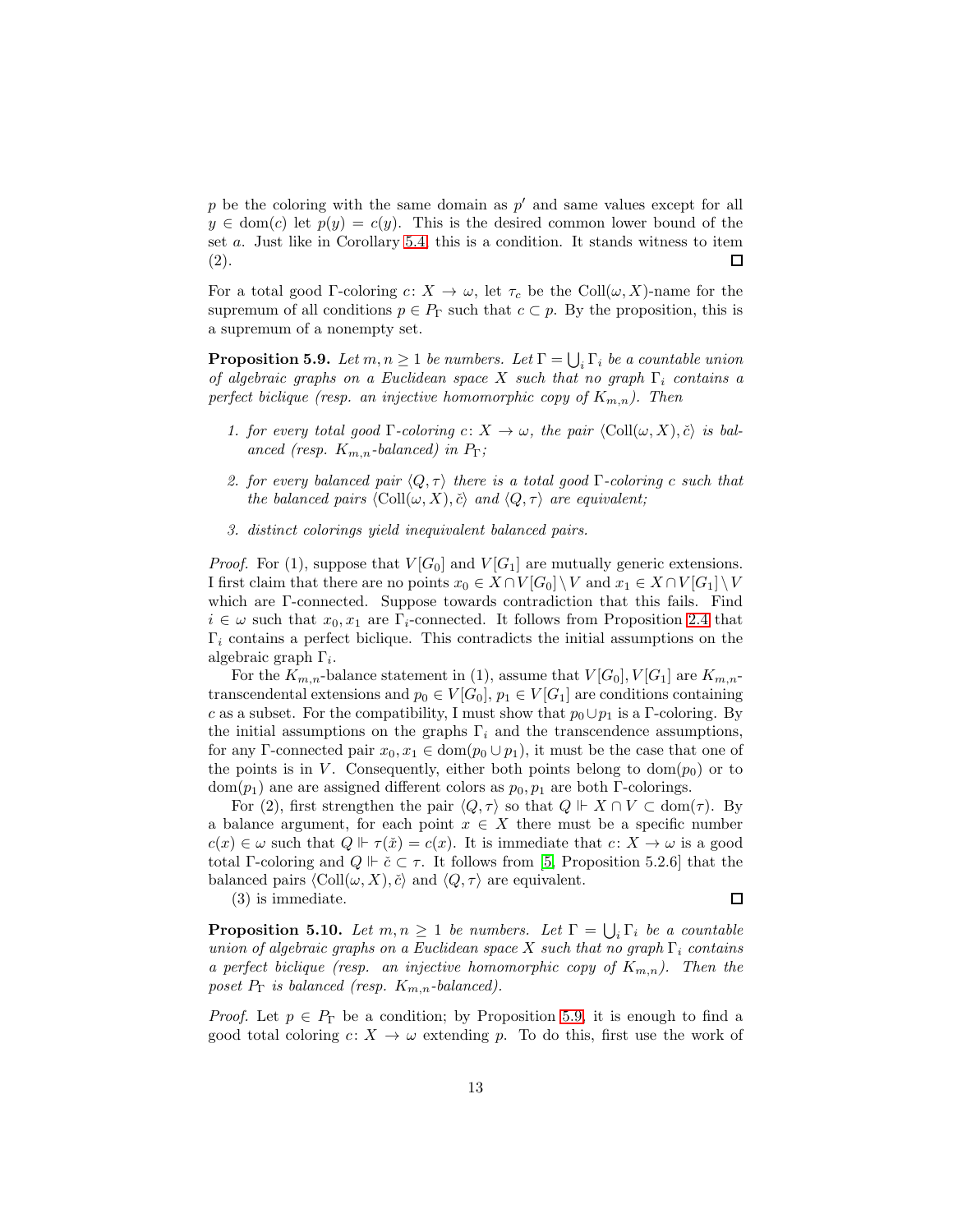Schmerl to see that the chromatic number of  $\Gamma$  is countable. [\[7,](#page-14-1) Proposition 1.3] shows that an algebraic graph has countable chromatic number if and only if it does not contain an uncountable clique, and then [\[7,](#page-14-1) Theorem 0.1] shows that there is a coloring which works for any countable collection of such graphs simultaneously. Fix a total Γ-coloring  $b: X \to \omega$ . Find a set  $a \subset \omega$  in the ideal *I* which is not modulo finite covered by any of the sets  $\omega \setminus p''A$  where  $A \subset X$ is an uncountable algebraic set visible from supp $(p)$ . Let  $a_n : n \in \omega$  be pairwise disjoint subsets of  $\alpha$  with the same property. Now, define the coloring  $\alpha$  by letting  $c(x) = p(x)$  for  $x \in \text{dom}(p)$ , and letting  $c(x) \in a_{b(x)}$  be some element which belongs to  $p''A$ , whenever  $x \in X \setminus \text{dom}(p)$  is a point and  $A \subset X$  is the smallest algebraic subset of X visible from  $\text{supp}(p)$  which contains x.

First, I claim that c is a Γ-coloring. If  $x, y \in X$  are Γ-connected points and both belong to dom(p), they receive different colors as p is a Γ-coloring. If they both belong to  $X \setminus \text{dom}(p)$ , then they receive different colors as b is a coloring. Finally, if  $y \in \text{dom}(p)$  and  $x \notin \text{dom}(p)$  and  $i \in \omega$  is such that  $y \Gamma_i x$  holds, then x belongs to the algebraic  $\Gamma_i$ -neighborhood A of y, and by the definition of  $c(x)$ , it receives a color which p used on A and therefore a color different from  $p(y) = c(y).$ 

To see why c is good, suppose that  $B \subset X$  is an algebraic set which is uncountable and minimal such with respect to inclusion. Consider the set  $C =$  ${y \in X : \forall x \in B \ y \Gamma \ x}$ ; I must prove that  $c''C \in \mathcal{I}$ . To this end, let  $C_0 =$  $C \cap \text{dom}(p)$  and  $C_1 = C \setminus \text{dom}(p)$ . It is clear that  $c''C_1 \subset a \in \mathcal{I}$ . For a point  $y \in C_0$ , use the minimality of B to argue that there must be  $i \in \omega$  such that B is a subset of the  $\Gamma_i$ -neighborhood of y–otherwise each of the neighborhoods has countable intersection with B, contradicting the assumption that  $y \in C_0$ . This means that writing  $A \subset X$  for the smallest algebraic set visible from supp $(p)$ such that  $A \subset B$ , y is  $\Gamma_i$ -connected to all elements of A, and as such  $c(y)$  must belong to the *I*-small set  $\omega \backslash p''A$  which does not depend on the choice of  $y \in C_0$ . Thus,  $c''C \in \mathcal{I}$  holds as desired.  $\Box$ 

#### <span id="page-13-2"></span>References

- [1] Paul Erdős and András Hajnal. On chromatic number of graphs and set systems. *Acta Math. Acad. Sci. Hung.*, 17:61–99, 1966.
- <span id="page-13-1"></span>[2] Paul Erdős and Péter Komjáth. Countable decompositions of  $\mathbb{R}^2$  and  $\mathbb{R}^3$ . *Discrete and Computational Geometry*, 5:325–331, 1990.
- <span id="page-13-4"></span><span id="page-13-0"></span>[3] Thomas Jech. *Set Theory*. Springer Verlag, New York, 2002.
- [4] Péter Komjáth. A decomposition theorem for  $\mathbb{R}^n$ . *Proc. Amer. Math. Soc.*, 120:921–927, 1994.
- <span id="page-13-3"></span>[5] Paul Larson and Jindřich Zapletal. *Geometric set theory*. AMS Surveys and Monographs. American Mathematical Society, Providence, 2020.